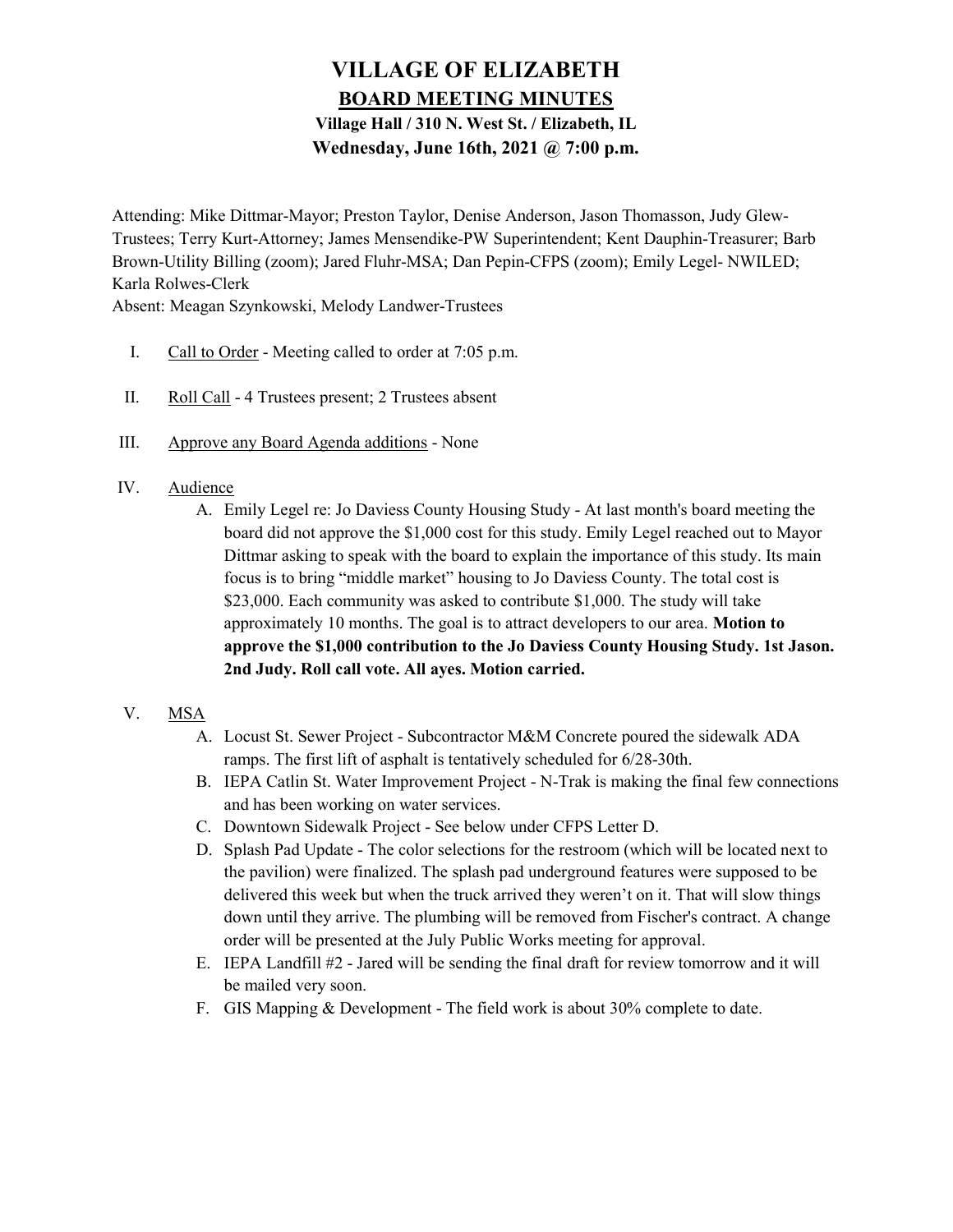## VI. CFPS, Inc.

- A. Locust St. Sewer Project (USDA) This draw request is the final one using loan/bond funds. The remaining expenditures will be paid by grant funds (per Shari Lannon-USDA).
	- 1. Draw Request #7 on Consent Agenda
- B. Water Improvement Project (IEPA Loan#17-5615)
	- 1. Loan Request #2 on Consent Agenda
- C. Splash Pad Update (OSLAD)
	- 1. Draw Request #2 on Consent Agenda
- D. Downtown Sidewalk Project Dan gave us the bad news that our ITEP Phase 2 application was not awarded. We will need to wait for the next ITEP cycle. Mayor Dittmar asked if we could do the RBDG (through USDA) instead. Dan confirmed we can and was going to get some information together.
- E. DCEO Grant #HR210018 No update. Dan received an email from the DCEO rep (Lisa Clement) that she is about two weeks out on reviewing applications.
- VII. Police Report
	- A. Discussion on hourly wage for Fred Cass Mayor Dittmar will draft an agreement to present to the Admin committee that specifies pay/benefits. Motion to approve an hourly rate of \$31.25 while Fred works PT for the Village. 1st Denise. 2nd Judy. Roll call vote. All ayes. Motion carried.

#### VIII. Minutes

- A. Regular / May 2021 Motion to approve the minutes. 1st Preston. 2nd Denise. All ayes. Motion carried.
- IX. Consent Agenda Motion to approve all items. 1st Preston. 2nd Jason. Roll call vote. All ayes. Motion carried.
	- A. Approve Locust St. Draw Request #7 for \$64,523.81 (MSA \$1,928; Fischer Excavating \$62,595.81)
	- B. Approve IEPA Catlin St. Loan Request #3 in the amount of \$168,755.03 (includes MSA inv #6 \$14,484, N-Trak pay app #2 \$154,271.03)
	- C. Approve Splash Pad Draw Request #2 in the amount of \$30,416.93 (includes MSA \$4,143, Fischer \$26,273.93)
	- D. Approve the mural on back side of 136 N. Main St. (Common Cents Resale)
	- E. Approve the purchase of Village Park play equipment for \$14,048 (10,000 of this will be paid by grant)
	- F. Approve 25% TIF Reimbursement for Common Cents Resales (\$2,127.25 one time payout)
	- G. Approve O'Connor & Brooks Engagement Letter and Fees (Audit \$9,845; TIF report \$1,975; File w/Comptroller's Office \$495)
	- H. Approve the Electronic Sign Variance to the CTE Academy
	- I. Approve the Inducement Agreement with Mike Maynard (Elizabeth's Grand Antique Company) for parking lot reconstruction (2021-0602)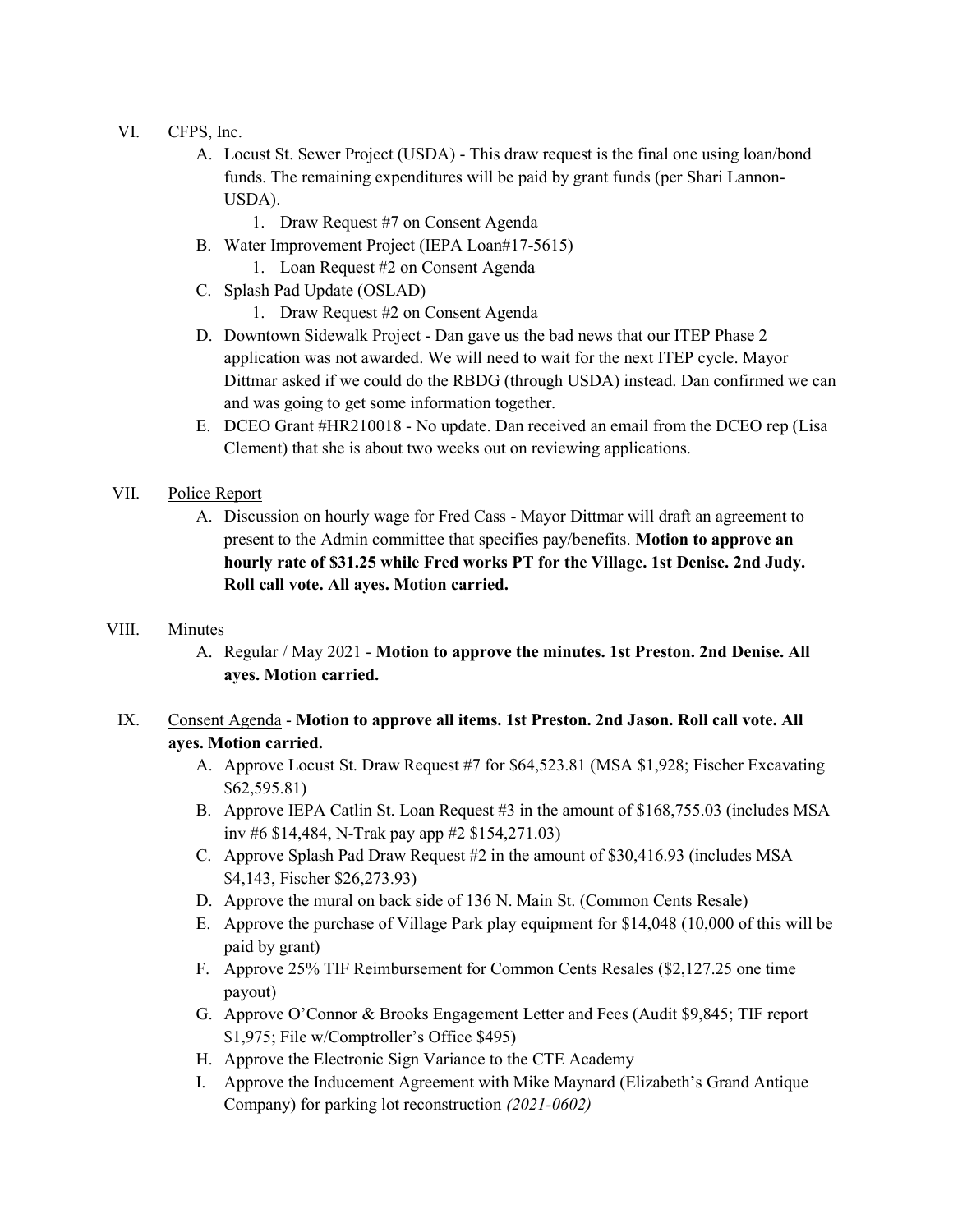- J. Approve the Jo Daviess County GIS resolution for mapping cost of \$98.10
- K. Approve the RRSM Girls Regional Softball AD (\$72)
- L. Approve the purchase (using trade in) of new John Deere lawn tractor (\$13,700)
- M. Approve wage increases to take effect  $7/1/21$  (PW  $4\%$  + \$1/hr additional as of  $12/1 + 1\%$ increase to employer retirement contribution; Admin 6%)

#### X. Finances

- A. Treasurer's Report Motion to approve the report. 1st Judy. 2nd Denise. All ayes. Motion carried.
- B. Payment of Bills Motion to pay the bills (totaling \$30,763.94). 1st Preston. 2nd Jason. Roll call vote. All ayes. Motion carried.
- C. Budget
	- 1. Discussion and possible action on the FY22 Appropriation Ordinance No action taken. This was added to the July board meeting. Mayor Dittmar wanted to review the water & sewer budgets with the committees again due to the lead line replacement loans being added.

## XI. Committee Reports

- A. Public Works
- B. Administrative
	- 1. Approve BDD Loan for \$25,000 for Deli (new business at 100 N. Main) Originally this was going to be a TIF loan; after consulting with Attorney Kathy Orr, we took her advice and made it a BDD loan. Motion to approve the BDD Loan in the amount of \$25,000. 1st Jason. 2nd Preston. Roll call vote. All ayes. Motion carried.
- C. Economic Development
- XII. Attorney Comments
	- A. Approve Quit Claim Deed to convey property swap between the Village and Bruce Streicher at 420 E. Sycamore St. - Motion to approve the bid of \$1 submitted by Nicole & Nathan Karberg and to authorize Attorney Kurt to draft the QCD to convey ownership to Karbergs. 1st Denise. 2nd Judy. Roll call vote. All ayes. Motion carried.
	- B. Update on IDOT Hwy 20 Maintenance agreement No update.

#### XIII. Old Business (Other than Committee Mtg Minutes/Consent Agenda)

- A. New Village Hall bids There haven't been any construction bids received to date. One tuck pointing estimate and one plumbing estimate have been received but no action taken at this time.
- B. Apple River Fort annexation update No update
- C. Anonymous Grant (\$50,000) update The Village received a letter stating the grant was approved in full. The funds will be received before the end of June.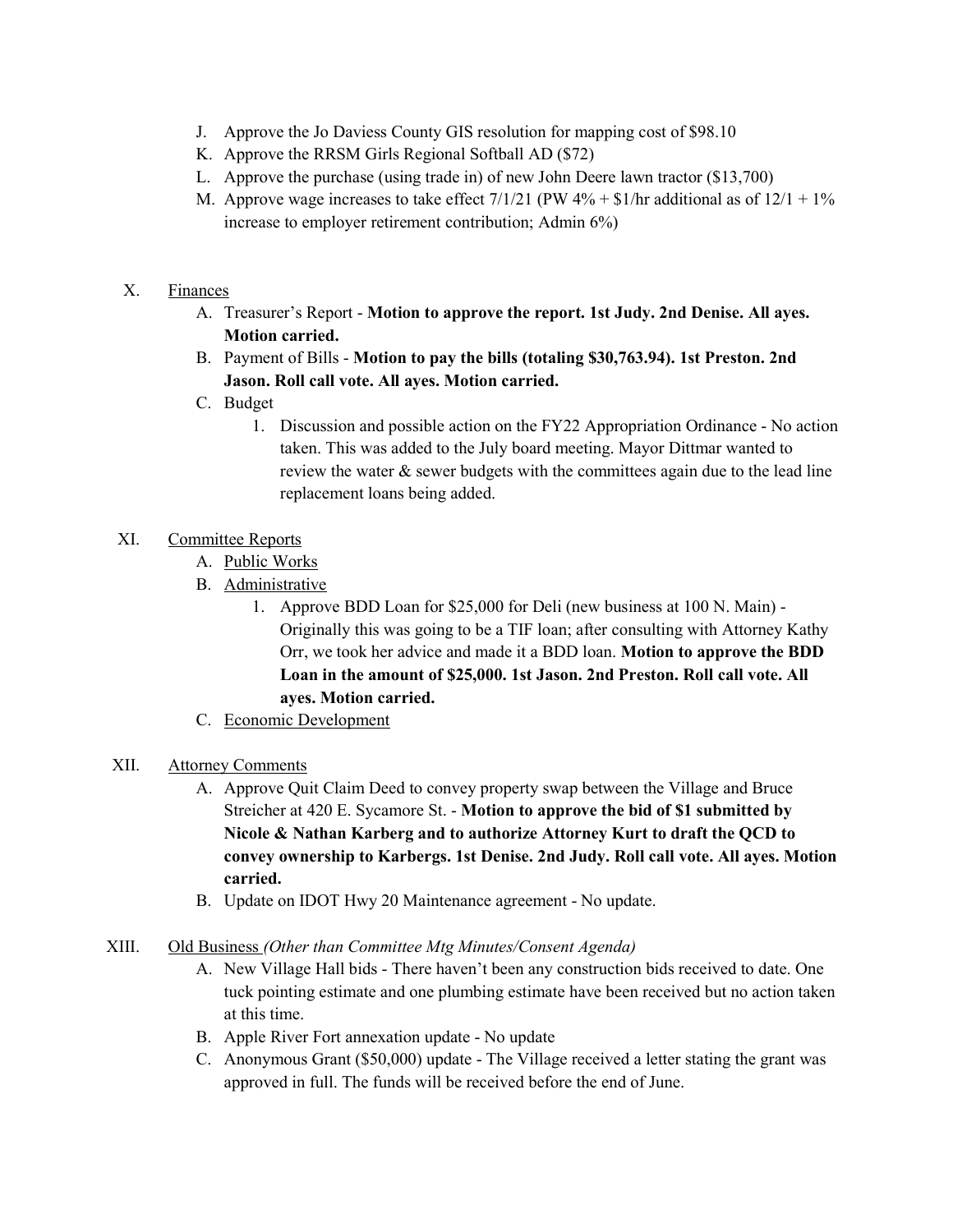D. COVID Heroes - Key to the City will be issued to the groups and individuals who went above and beyond during the pandemic.

#### XIV. New Business (Other than Committee Mtg Minutes/Consent Agenda)

- A. Discussion and possible action on the bid for surplus land behind 212 E. Chicago St. (this bid was approved in the motion made above under Attorney Comments letter A.)
- B. TIF analysis for Mike Maynard (Elizabeth's Grand Antique Company; 300 West St.) Motion to approve a 25% one time payout in the amount of \$2,925. 1st Preston. 2nd Denise. Roll call vote. All ayes. Motion carried.
- C. TIF Resolution for Common Cents Resale (in place of redevelopment agreement) Motion to approve the resolution (2021-0616A). 1st Preston. 2nd Judy. Roll call vote. All ayes. Motion carried.
- D. TIF Request from Terrapin Oaks LLC (652 Hwy 20) Motion to approve the consideration of TIF funding. 1st Denise. 2nd Judy. All ayes. Motion carried.
- E. Discussion and possible action on the 2021 MFT resolution for \$44,000 Motion to approve the resolution (2021-0616B). 1st Preston. 2nd Jason. All ayes. Motion carried.
- F. Discussion and possible action on the Mobile Food Ordinance No action taken. Added to July Admin agenda.
- G. Discussion on "Loan Agreement" for Water/Sewer line repairs (also TIF loan agreement) - A rough draft of the application was reviewed. Need to add "terms." Karla to give feedback to Terry so he can draft that portion.
- H. Tim Knockel at 214 W. Catlin would like to do a loan for his sewer line replacement (he will submit a copy of the bill from Engle Plumbing) - This was added to both committee agendas.
- I. Give Day 6/24 (plan to have 4-5 volunteers come and disassemble Village Park equipment to make way for new equipment and clean/wipe down Terrapin Park equipment) - After discussion this, the Village decided to utilize the volunteers to help move to our new office on Myrtle St. Karla will relay the project change to United Way.
- J. Discussion and possible action to renew the Jo Daviess County GIS annual subscription (\$270) - Motion to approve the subscription renewal. 1st Jason. 2nd Judy. Roll call vote. All ayes. Motion carried.
- K. Discussion and possible on the RR Football program AD (\$125) Motion to approve. 1st Denise. 2nd Judy. Roll call vote. All ayes. Motion carried.
- L. Approve implementing the new fee breakdown on water bills (beginning 7/1/21 billing)- Motion to approve the new fee breakdown on monthly water bills. 1st Preston. 2nd Denise. All ayes. Motion carried. Fees are as follows: meter fee is going from \$5 down to \$2 per month. Infrastructure will remain the same at \$2 per month. New fee of Catlin St. Infrastructure for \$6 per month will be added. Total fees per month will go from \$7/month to \$10/month. (increase of \$3 per service)
- M. Meet with Chesney Mayor Dittmar is inviting him to our July committee meetings.
- N. Discussion and possible action on the GGMI Archway Beautification Project (see print out of sign/photo opt) - No action taken.